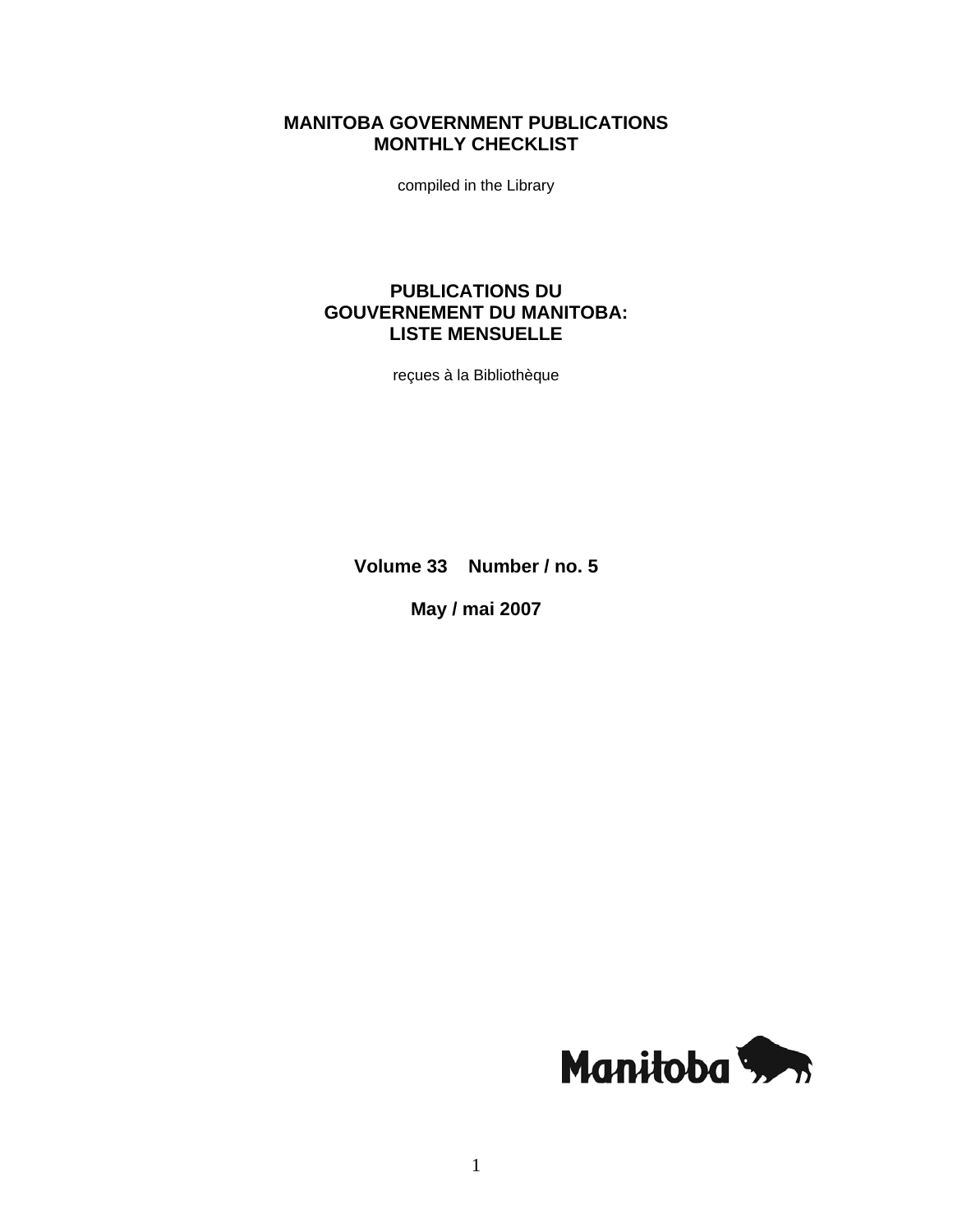# **MANITOBA GOVERNMENT PUBLICATIONS / PUBLICATIONS DU GOUVERNEMENT DU MANITOBA May / Mai 2007**

# *\*\*Monthly Checklist* **URLs**

 If the most current edition of a publication is available on the Internet, a URL is provided in the *Monthly Checklist* for that specific title and edition. Otherwise, the URL links only to the index page of a departmental or agency Web site where previous editions of the publication are found. The user is encouraged to refer back periodically to the index page until the most recent edition is posted there.

# **\*\*Adresses URL dans la** *Liste mensuelle*

Si l'édition la plus récente d'une publication est disponible sur Internet, une adresse URL est fournie dans la *Liste mensuelle* pour le titre et l'édition spécifiques. Dans le cas contraire, l'adresse URL renvoie uniquement à la page d'index d'un ministère ou d'une agence ministérielle où l'on retrouve des éditions antérieures de la publication. L'usager devrait consulter régulièrement la page d'index jusqu'à ce que l'édition la plus récente y soit affichée.

# **OFFICIAL PUBLICATIONS / PUBLICATIONS OFFICIELLES**

\*The Manitoba gazette : part I, proclamations and government notices = Gazette du Manitoba : partie I, proclamations et avis du gouvernement. [No. 1] (1871)- . **CURRENT ED**.: Vol. 135, no. 20-23. (May 19 – June 9, 2007).

\*The Manitoba gazette: part II, regulations = Gazette du Manitoba : partie II, règlements. [No. 1]  $(1871) -$ **CURRENT ED**.: Vol. 135, no. 20-23. (May 19 – June 9, 2007). Subscription: \$83.55 part I and part II; \$55.70 part I or part II.

MAN Manitoba Gazette

# **Legislative Assembly**

Debates and proceedings: official report (Hansard) / Legislative Assembly of Manitoba. Winnipeg: The Assembly, 1958- **CURRENT ED**.: Vol. 59 no. 1-4 (June 6-11, 2007) (Not for distribution) [http://www.gov.mb.ca/legislature/hansard/1st-39th/calendar.html](https://www.gov.mb.ca/legislature/hansard/1st-39th/calendar.html)

Order paper and notice paper = Feuilleton et avis. Winnipeg: The Assembly, 19— **CURRENT ED**.: no. 1-5 (June 6-12, 2007). (Not for distribution) [http://www.gov.mb.ca/legislature/house\\_biz/orderpaper.pdf](https://www.gov.mb.ca/legislature/house_biz/orderpaper.pdf)

Reports required by legislation = Rapports dont le dépot est prévu par la loi / Legislative Assembly of Manitoba, Office of the Clerk of the Assembly. Winnipeg: Office of the Clerk of the Assembly, Journals Branch, 1982- **CURRENT ED**.: 2007/2008. (Limited distribution)

Speech from the Throne. Winnipeg: Manitoba Legislative Assembly, 1938- Not for distribution. Print from Internet. **CURRENT SPEECH**: June 6, 2007. (1st Session, 39th Legislature, 2007.) [http://www.gov.mb.ca/throne.html](https://www.gov.mb.ca/throne.html)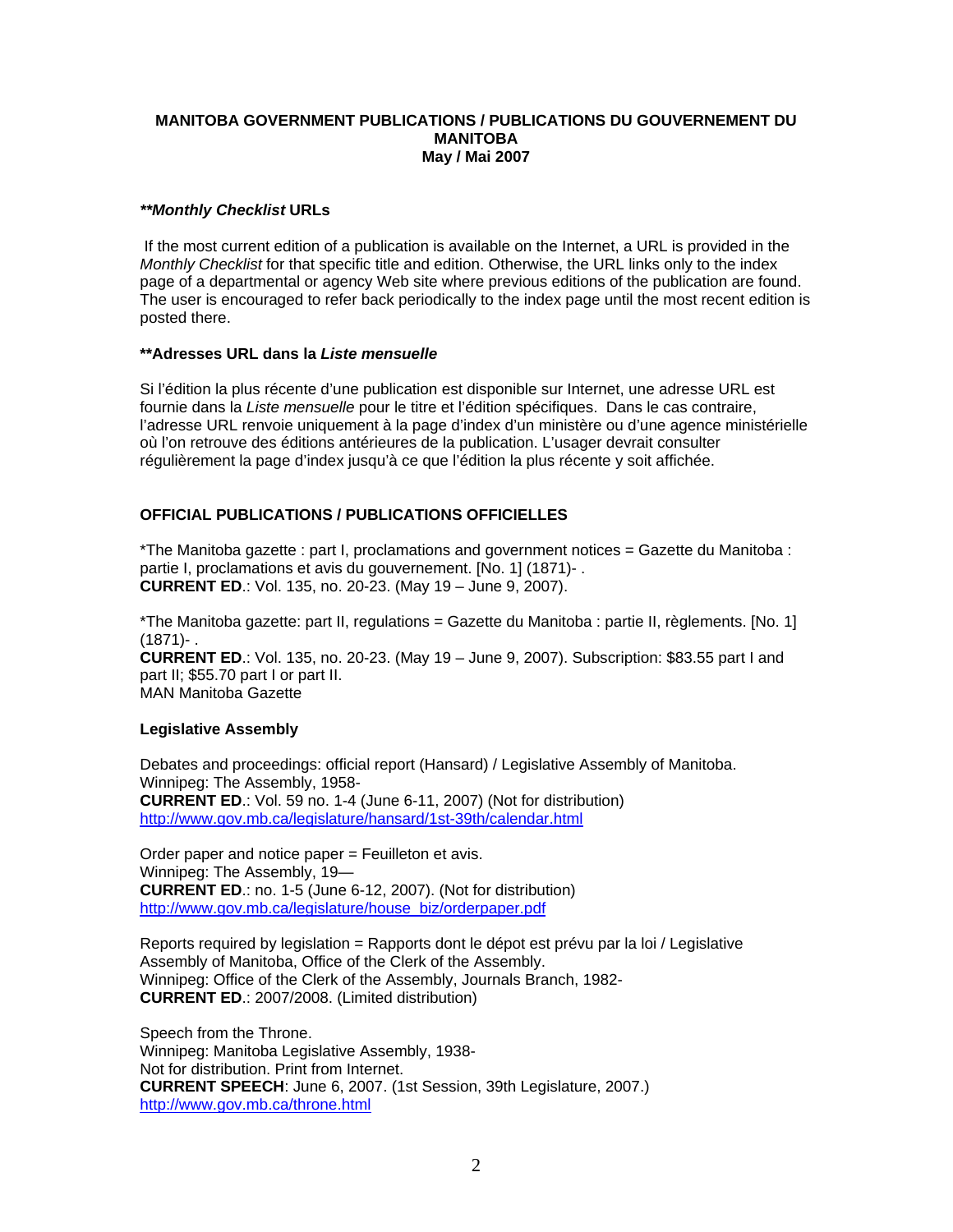Votes and proceedings = Procès verbal Winnipeg: The Assembly, 19— **CURRENT ED**.: no. 1-3 (June 6-8, 2007) (Not for distribution) [http://www.gov.mb.ca/legislature/house\\_biz/1st-39th/1st-39th.html](https://www.gov.mb.ca/legislature/house_biz/1st-39th/1st-39th.html)

# **ABORIGINAL AND NORTHERN AFFAIRS / AFFAIRES AUTOCHTONES ET DU NORD**

# **Program Planning and Development**

Community contact: for and about local government development. Winnipeg: Manitoba Aboriginal and Northern Affairs, 2001- **CURRENT ED**.: May 2007. Frequency: Irregular. [http://www.gov.mb.ca/ana/news/newsletters/index.html](https://www.gov.mb.ca/ana/news/newsletters/index.html)

# **AGRICULTURE, FOOD AND RURAL INITIATIVES / AGRICULTURE, ALIMENTATION ET INITIATIVES RURALES**

#### **Knowledge Management**

Agriculture statistics. Winnipeg: Economics Branch, Manitoba Agriculture, 1979- Each issue gives statistics on a different subject: livestock, crops, farm cash receipts, farm input prices, financial statistics, etc. **CURRENT ED**.: Farm cash receipts estimates January-March, 2005R, 2006R, and 2007P. Frequency: Irregular. [http://www.gov.mb.ca/agriculture/statistics/index.html](https://www.gov.mb.ca/agriculture/statistics/index.html)

# **Livestock Knowledge Centre**

Livestock nutrition update. Winnipeg: Animal Industry Branch, Manitoba Agriculture, Food and Rural Initiatives, 2004- **CURRENT ED**.: Vol. 18, no. 1 (May 2007). Frequency: Quarterly. [http://www.gov.mb.ca/agriculture/livestock/nutrition/bza00s00.html](https://www.gov.mb.ca/agriculture/livestock/nutrition/bza00s00.html)

# **Marketing and Farm Business Management**

Guidelines for estimating barley & corn silage costs. Winnipeg: the Dept., 2004- **CURRENT ED**.: March 2007. [http://www.gov.mb.ca/agriculture/financial/farm/pdf/copcerealsilage2007.pdf](https://www.gov.mb.ca/agriculture/financial/farm/pdf/copcerealsilage2007.pdf)

Farm machinery rental and custom rate guide. Winnipeg: Manitoba Agriculture, Farm Management, 1969- **CURRENT ED**.: 2007. [http://www.gov.mb.ca/agriculture/financial/custom2007/pdf/farm\\_machinery\\_guide.pdf](https://www.gov.mb.ca/agriculture/financial/custom2007/pdf/farm_machinery_guide.pdf)

# **APPEAL COMMISSION / COMMISSION D'APPEL**

Appeal Commission annual report. Winnipeg: Appeal Commission, Manitoba, 1996- **CURRENT ED**.: 2006. <http://www.appeal.mb.ca/pdf/2006ar.pdf>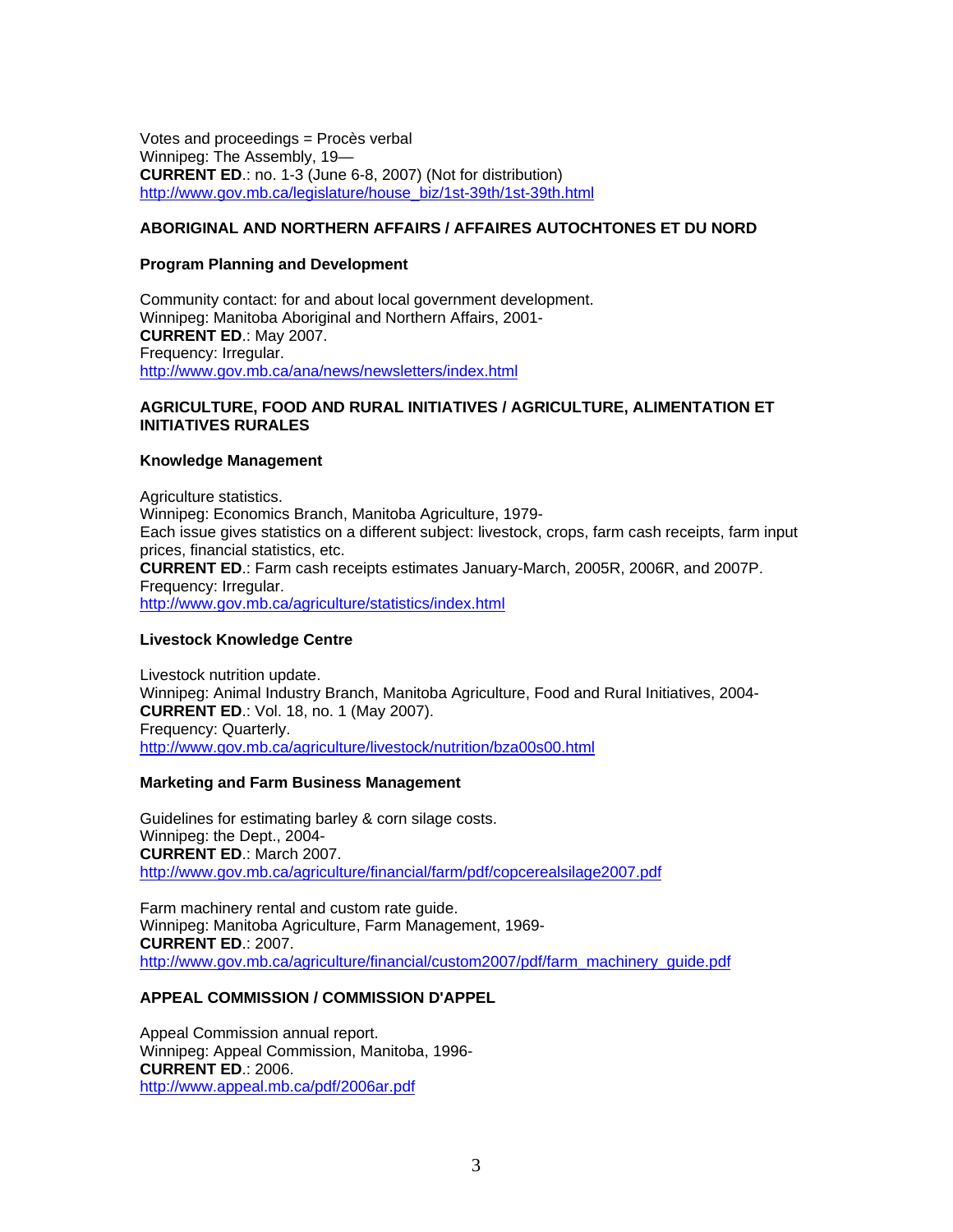# **CONSERVATION**

### **Environmental Stewardship**

Memorandum of understanding between the Province of Manitoba, Canada, and the State of California, United States of America. Winnipeg: Province of Manitoba, State of California, 2006. 2 pages + Province of Manitoba (2 p.) and Office of the Governor of the State of California (2 p.) news releases. For information purposes only. Not for distribution.

Western Regional Climate Action Initiative. Washington, D.C.: Western Regional Climate Action Initiative, 2007. 3 pages + Province of Manitoba news release (2 leaves). For information purposes. Not for distribution. [http://www.climatechange.ca.gov/documents/2007-02-26\\_WesternClimateAgreementFinal.pdf](http://www.climatechange.ca.gov/documents/2007-02-26_WesternClimateAgreementFinal.pdf)

# **Fisheries Branch**

Angling in Manitoba (2000). Winnipeg : Manitoba Conservation, Fisheries Branch, 2000. 25 leaves, maps [http://www.gov.mb.ca/conservation/fish/images/survey.pdf](https://www.gov.mb.ca/conservation/fish/images/survey.pdf)

Barbecued fish. Winnipeg: Manitoba Conservation, Fisheries Branch, 197? 3 pages Series: Hook n' cook [http://www.gov.mb.ca/conservation/fish/images/barbecue.pdf](https://www.gov.mb.ca/conservation/fish/images/barbecue.pdf)

Brown & black bullheads. Winnipeg: Manitoba Conservation, Fisheries Branch, 197? 2 pages Series: Hook n' cook [http://www.gov.mb.ca/conservation/fish/images/bullhead.pdf](https://www.gov.mb.ca/conservation/fish/images/bullhead.pdf)

Burbot: a whole "lota" fish. Winnipeg: Manitoba Conservation, Fisheries Branch, 197? 1 information sheet Series: Hook n' cook [http://www.gov.mb.ca/conservation/fish/images/burbot.pdf](https://www.gov.mb.ca/conservation/fish/images/burbot.pdf)

Carp: the forgotten immigrant of the fish world. Winnipeg: Manitoba Conservation, Fisheries Branch, 197? 2 pages Series: Hook n' cook [http://www.gov.mb.ca/conservation/fish/images/carp.pdf](https://www.gov.mb.ca/conservation/fish/images/carp.pdf)

Channel catfish. Winnipeg: Manitoba Conservation, Fisheries Branch, 197? 2 pages Series: Hook n' cook [http://www.gov.mb.ca/conservation/fish/images/catfish.pdf](https://www.gov.mb.ca/conservation/fish/images/catfish.pdf)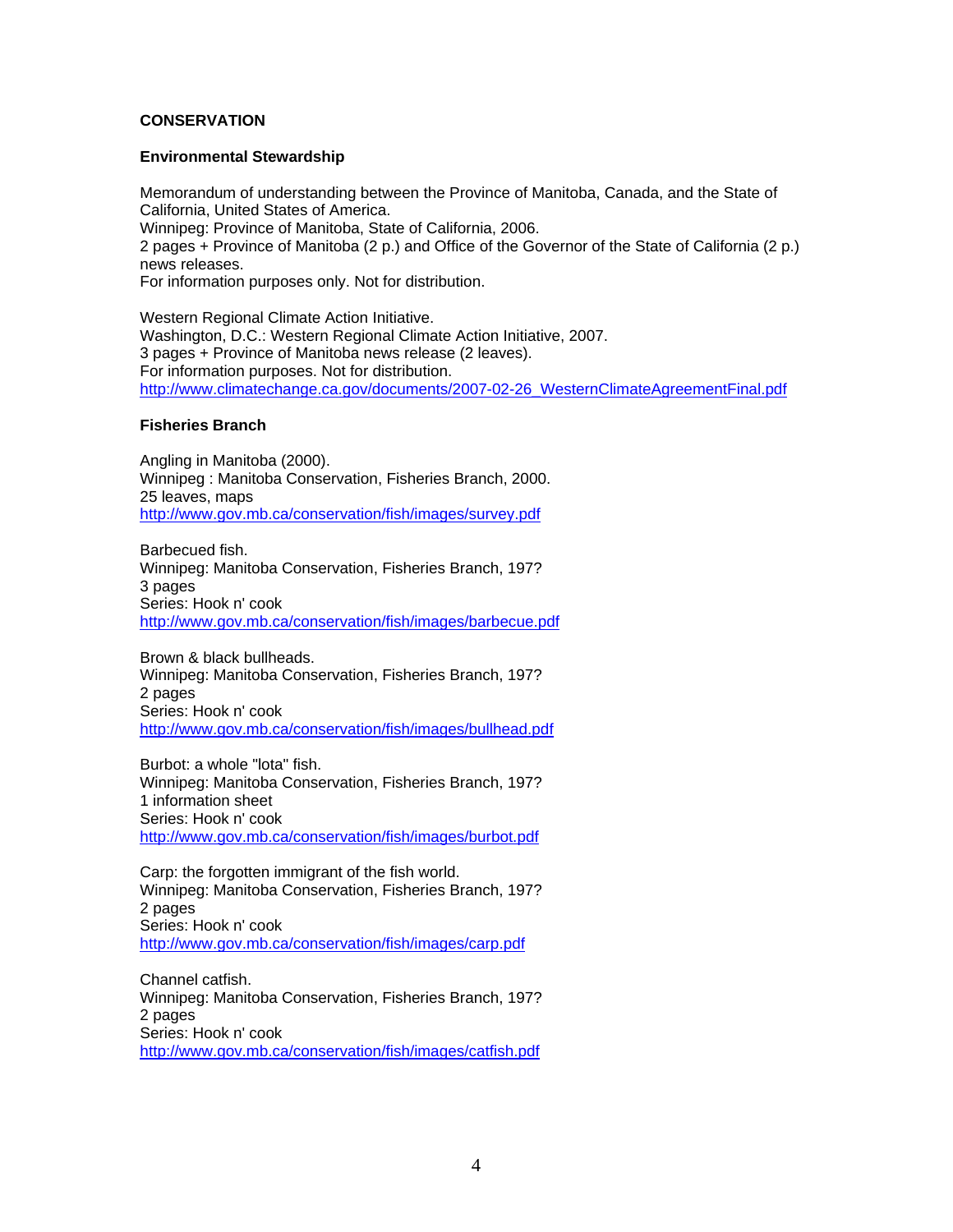Final stock report. Winnipeg: Manitoba Conservation, Fisheries Branch, 2004-2005 [http://www.gov.mb.ca/conservation/fish/images/05stock.pdf](https://www.gov.mb.ca/conservation/fish/images/05stock.pdf)

Fish stocking report. Winnipeg: Manitoba Conservation, Fisheries Branch, 2002-2003. [http://www.gov.mb.ca/conservation/fish/images/02stock.pdf](https://www.gov.mb.ca/conservation/fish/images/02stock.pdf)

Fish species at risk in Manitoba: rarely seen fish and the conditions which threaten their survival. Winnipeg: Manitoba Conservation, Fisheries Branch, 2002. Pamphlet. [http://www.gov.mb.ca/conservation/fish/images/sare.pdf](https://www.gov.mb.ca/conservation/fish/images/sare.pdf)

Get hooked on fishing: kids' fishing book. Rev. ed. Winnipeg: Manitoba Conservation, Manitoba Fisheries Branch, 2001. 10 pages [http://www.gov.mb.ca/conservation/fish/images/kidsbook.pdf](https://www.gov.mb.ca/conservation/fish/images/kidsbook.pdf)

Home canning fish: ban alternative method for processing fish. Winnipeg: Manitoba Conservation, Fisheries Branch, 197? 1 information sheet Series: Hook n' cook [http://www.gov.mb.ca/conservation/fish/images/canning.pdf](https://www.gov.mb.ca/conservation/fish/images/canning.pdf)

Ice angling or fresh frozen fishermen. Winnipeg: Manitoba Conservation, Fisheries Branch, 197? 2 pages Series: Hook n' cook [http://www.gov.mb.ca/conservation/fish/images/ice.pdf](https://www.gov.mb.ca/conservation/fish/images/ice.pdf)

Legislative framework for Manitoba fisheries. Winnipeg: Manitoba Conservation, Fisheries Branch, 2004. 2 leaves [http://www.gov.mb.ca/conservation/fish/images/flow.pdf](https://www.gov.mb.ca/conservation/fish/images/flow.pdf)

Legislative framework overview. Winnipeg: Manitoba Conservation, Fisheries Branch, 2004. 2 leaves [http://www.gov.mb.ca/conservation/fish/images/leg.pdf](https://www.gov.mb.ca/conservation/fish/images/leg.pdf)

Silver bass: thars silver in them thar creeks. Winnipeg: Manitoba Conservation, Fisheries Branch, 197? 1 information sheet Series: Hook n' cook [http://www.gov.mb.ca/conservation/fish/images/drum.pdf](https://www.gov.mb.ca/conservation/fish/images/drum.pdf)

Stocking report. Winnipeg: Manitoba Conservation, Fisheries Branch, 2006- **CURRENT ED**.: 2006 [http://www.gov.mb.ca/conservation/fish/images/06stock.pdf](https://www.gov.mb.ca/conservation/fish/images/06stock.pdf)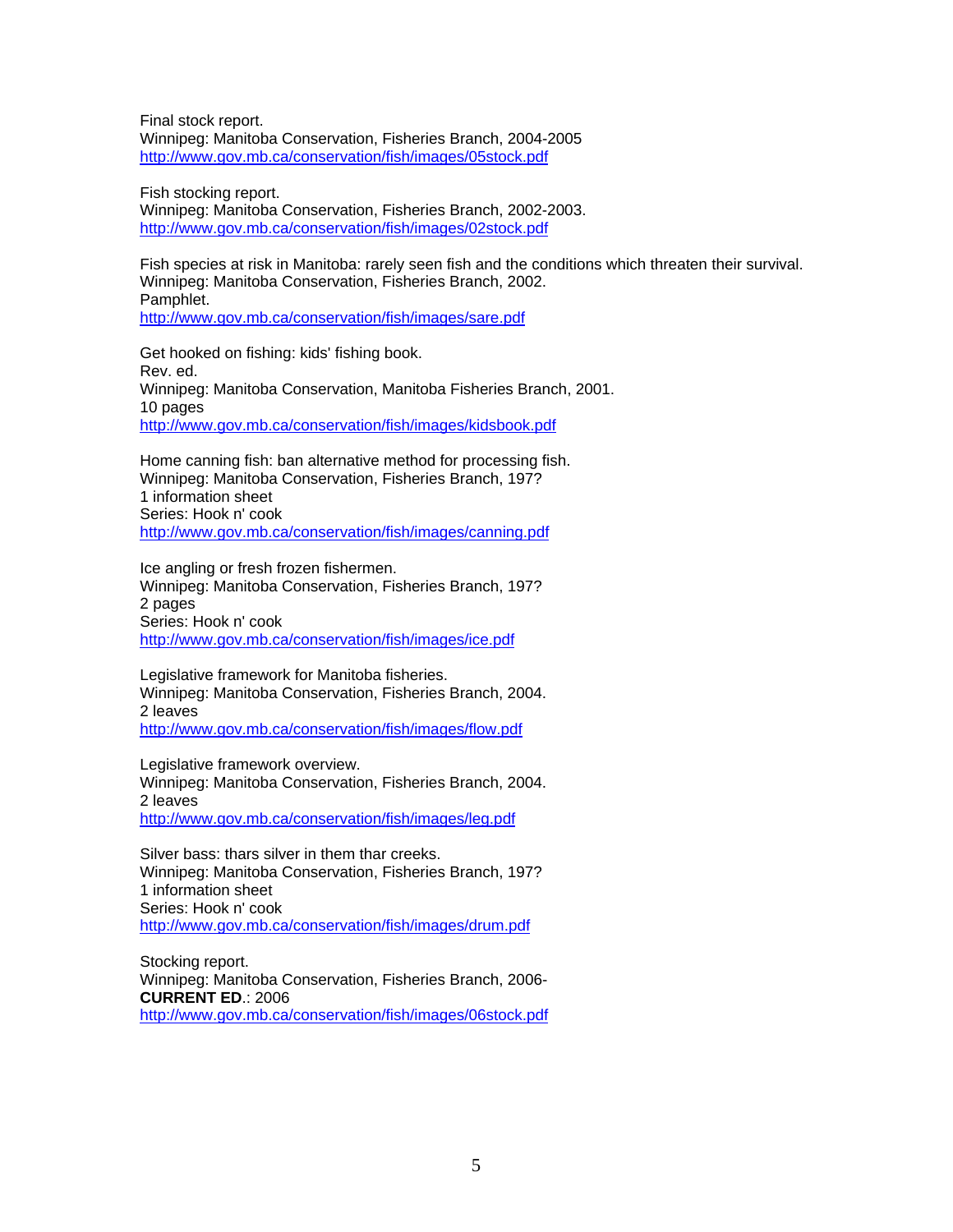**Suckers** Winnipeg: Manitoba Consevation, Fisheries Branch, 197? 1 information sheet Series: Hook n' cook [http://www.gov.mb.ca/conservation/fish/images/sucker.pdf](https://www.gov.mb.ca/conservation/fish/images/sucker.pdf)

Trout farming in Manitoba. Winnipeg: Manitoba Conservation, Fisheries Branch, 2003. 27 pages [http://www.gov.mb.ca/conservation/fish/images/tfarm.pdf](https://www.gov.mb.ca/conservation/fish/images/tfarm.pdf)

White bass: a welcome new resident. Winnipeg: Manitoba Conservation, Fisheries Branch, 197? 1 information sheet Series: Hook n' cook [http://www.gov.mb.ca/conservation/fish/images/wbass.pdf](https://www.gov.mb.ca/conservation/fish/images/wbass.pdf)

# **CROWN CORPORATIONS COUNCIL / CONSEIL DES CORPORATIONS DE LA COURONNE**

Quarterly report, Manitoba Crown Corporations Council. Winnipeg: the Council, 1990- **CURRENT ED**.: 1st quarter report, three months ended March 31, 2007. <http://www.crowncc.mb.ca/>

# **CULTURE, HERITAGE AND TOURISM / CULTURE, PATRIMOINE ET TOURISME**

# **Film Classification Board**

Monthly report. Winnipeg: The Board, 1983- **CURRENT ED**.: May 2007

# **Legislative Library**

Selected new titles: recent additions to the Library collection. Winnipeg: Manitoba Legislative Library, Manitoba Culture, Heritage and Citizenship, 1984 - **CURRENT ED**.: April/May 2007. [http://www.gov.mb.ca/chc/leg-lib/esnt.html](https://www.gov.mb.ca/chc/leg-lib/esnt.html)

# **EDUCATION, CITIZENSHIP AND YOUTH / ÉDUCATION, CITOYENNETÉ ET JEUNESSE**

# **Instruction, Curriculum and Assessment Branch**

Music month: celebrating music in Manitoba schools, April 2007. Winnipeg: Manitoba Education, Citizenship and Youth, 2007. 13 pages + 1 Province of Manitoba Proclamation (1 leaf) and 1 poster. ISBN: 0771137648 [http://www.edu.gov.mb.ca/k12/cur/arts/music\\_month\\_07.pdf](http://www.edu.gov.mb.ca/k12/cur/arts/music_month_07.pdf)

# **School Programs Division**

Grade 8 social studies: world history: societies of the past: a foundation for implementation. Winnipeg: Manitoba Education, Citizenship and Youth, School Programs Division, 2006. 1 v., maps + 1 poster and feedback form. ISBN: 0771137532 [http://www.edu.gov.mb.ca/k12/cur/socstud/foundation\\_gr8/document.pdf](http://www.edu.gov.mb.ca/k12/cur/socstud/foundation_gr8/document.pdf)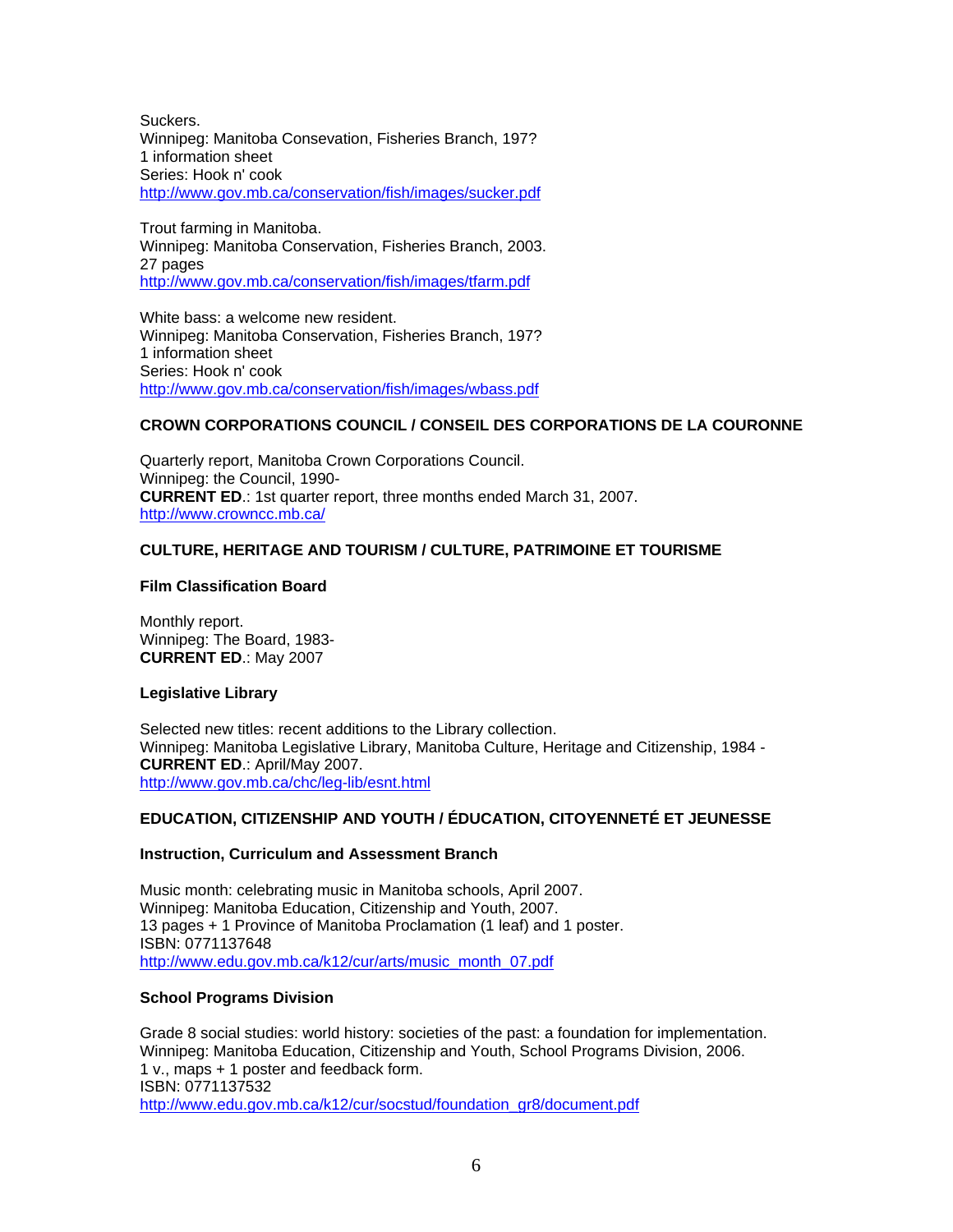Grade 9 social studies: Canada in the contemporary world: a foundation for implementation. Winnipeg: Manitoba Education, Citizenship and Youth, School Programs Division, 2007. 1 v., maps + 1 poster and feedback form. ISNB: 9780771137853 [http://www.edu.gov.mb.ca/k12/cur/socstud/foundation\\_gr9/document.pdf](http://www.edu.gov.mb.ca/k12/cur/socstud/foundation_gr9/document.pdf)

# **HEALTH / SANTÉ**

#### **Health Information Management**

Annual statistics, Manitoba Health. Winnipeg: Manitoba Health, 1993- **CURRENT ED**.: 2005/06. [http://www.gov.mb.ca/health/annstats/200405/index.html](https://www.gov.mb.ca/health/annstats/200405/index.html)

#### **Insured Benefits Branch**

Manitoba physician's manual. Winnipeg: Manitoba Health, Insured Benefits Branch, 2000- Frequency: Quarterly. **CURRENT ED**.: April 2007.

### **Public Health Branch**

Community water fluoridation program: annual operating program. Winnipeg: Manitoba Health, Public Health Branch, 1992- **CURRENT ED**.: 2006/07.

# **Regional Health Authority - Central Manitoba Inc.**

Healthy as can be!  $=$  En pleine forme! Southport, Man.: Regional Health Authority, Central Manitoba Inc., 2004- Frequency: Quarterly **CURRENT ED**.: Spring 2007.

# **Winnipeg Regional Health Authority**

Aspire! = Visez l'excellence! Winnipeg: Winnipeg Regional Health Authority, 2003- **CURRENT ED**.: June 2007. Frequency: Quarterly <http://www.wrha.mb.ca/media/aspire.php>

## **INDUSTRY, ECONOMIC DEVELOPMENT AND MINES / INDUSTRIE, DÉVELOPPEMENT ÉCONOMIQUE ET MINES**

#### **Petroleum Branch**

Weekly well activity report: petroleum industry activity report. Winnipeg: Petroleum and Energy Branch, Manitoba Energy and Mines, 1979- **CURRENT ED**.: May 7- 28, 2007 (4 Issues) [http://www.gov.mb.ca/itm/petroleum/wwar/index.html](https://www.gov.mb.ca/itm/petroleum/wwar/index.html)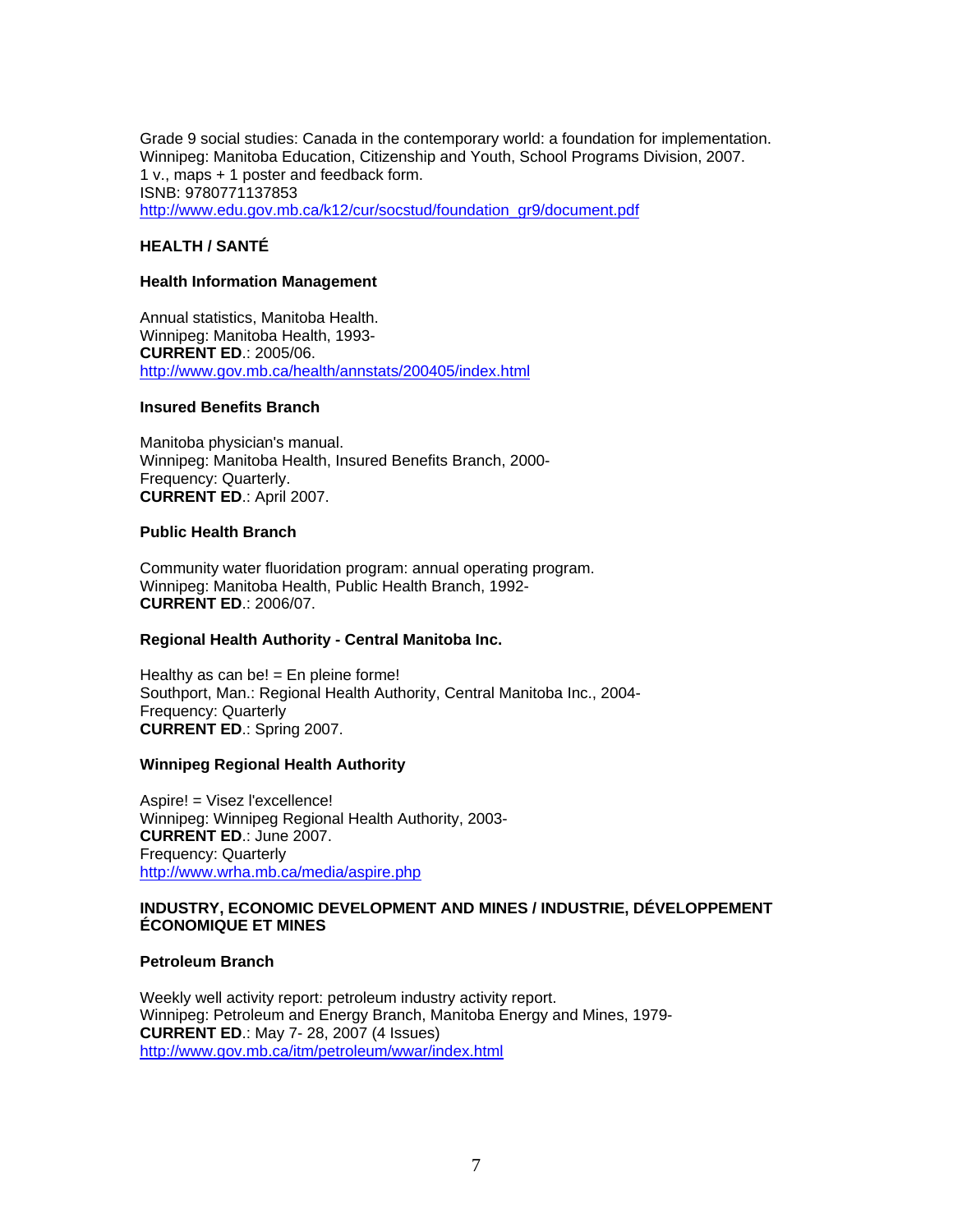# **INTERGOVERNMENTAL AFFAIRS AND TRADE / AFFAIRES INTERGOUVERNEMENTALES ET COMMERCE**

# **Municipal Finance and Advisory Services**

Statistical information, municipalities of the Province of Manitoba = Statistiques, municipalités de la province du Manitoba. Winnipeg: Manitoba Rural Development, 1990- **CURRENT ED**.: 2005.

# **JUSTICE**

# **Chief Medical Examiner**

The Provincial Court of Manitoba in the matter of The Fatality Inquiries Act and in the matter of Dennis St. Paul, deceased / B. Stewart, Provincial Judge. Winnipeg: Provincial Court of Manitoba, 2006. 8 pages, Release date: July 19, 2006. [http://www.manitobacourts.mb.ca/pdf/st\\_paul.pdf](https://www.manitobacourts.mb.ca/pdf/st_paul.pdf)

The Provincial Court of Manitoba in the matter of The Fatality Inquiries Act and in the matter of an inquest into the death of Melford William Nickoshie / Report on Inquest and Recommendations of The Honourable Judge Marvin F. Garfinkel. Winnipeg: Provincial Court of Manitoba, 2006. 11 pages, Issued on December 6, 2006. [http://www.manitobacourts.mb.ca/pdf/melford\\_nickoshie\\_report.pdf](https://www.manitobacourts.mb.ca/pdf/melford_nickoshie_report.pdf)

The Provincial Court of Manitoba in the matter of The Fatality Inquiries Act and in the matter of Rachel Lori Wood, deceased / Murray P. Thompson Associate Chief Judge. Winnipeg: Provincial Court of Manitoba, 2007. 77 pages, Release date: June 4, 2007. [http://www.manitobacourts.mb.ca/pdf/wood\\_rachel\\_inquest.pdf](https://www.manitobacourts.mb.ca/pdf/wood_rachel_inquest.pdf)

# **Courts Division**

The Provincial Court of Manitoba, annual report. Winnipeg: Manitoba Justice, 2003- **CURRENT ED**.: 2004/05 & 2005/06. Available from Judicial Services. [http://www.manitobacourts.mb.ca/pdf/annual\\_report\\_2003\\_2004.pdf](https://www.manitobacourts.mb.ca/pdf/annual_report_2003_2004.pdf)

# **Manitoba Human Rights Commission / Commission des droits de la personne du Manitoba**

Connexions. Winnipeg: la Commission des droits de la personne du Manitoba, 2001- Aussi publié en anglais sous le titre: MHR connections. **ÉD. RÉCENTE**.: Vol. 7 no. 4 (Avril 2007). [http://www.gov.mb.ca/hrc/francais/publications/bulletin/index.html](https://www.gov.mb.ca/hrc/francais/publications/bulletin/index.html)

MHR connections. Winnipeg: Manitoba Human Rights Commission, 2001- Also published in French under title: Connexions. **CURRENT ED**.: Vol. 7 no. 5 (May 2007). [http://www.gov.mb.ca/hrc/english/publications/newsletter/](https://www.gov.mb.ca/hrc/english/publications/newsletter/)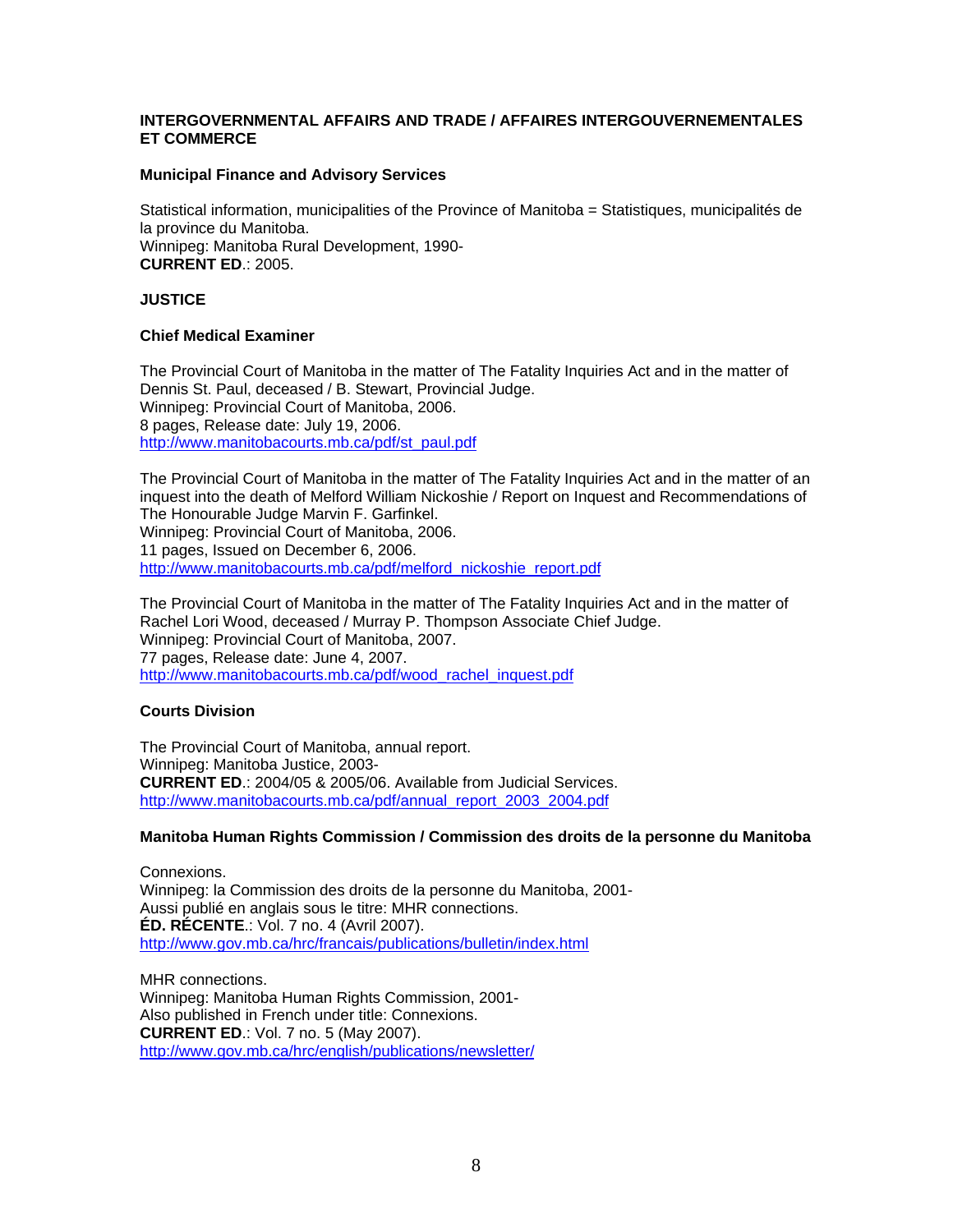# **MANITOBA BUREAU OF STATISTICS / BUREAU DE STATISTIQUES DU MANITOBA**

Consumer price index report. Winnipeg: Manitoba Bureau of Statistics, 1987- **CURRENT ED**.: April 2007.

Summary of current economic indicators. Winnipeg: Manitoba Bureau of Statistics, 1987- **CURRENT ED**.: June 2007.

Manitoba trade update. Winnipeg: Manitoba Bureau of Statistics, 1995- **CURRENT ED**.: First Quarter 2007. (May 22, 2007) Subscription: \$50.00 per year.

Labour force statistics report. Winnipeg: Manitoba Bureau of Statistics, 1987- **CURRENT ED**.: May 2007.

Manitoba's trade trends. Winnipeg: Manitoba Bureau of Statistics, 2000- **CURRENT ED**.: 1998-2006. (June 2007).

# **MANITOBA PORK COUNCIL / CONSEIL MANITOBAIN DU PORC**

Horizons. Winnipeg: Manitoba Pork Council, 2006- Frequency: Monthly **CURRENT ED**.: May 2007. [http://www.manitobapork.com/news\\_cnv.php](http://www.manitobapork.com/news_cnv.php)

# **MANITOBA PUBLIC INSURANCE CORPORATION / SOCIÉTÉ D'ASSURANCE PUBLIQUE DU MANITOBA**

Annual report, Manitoba Public Insurance Corporation. Winnipeg: The Corporation, 1972- **CURRENT ED**.: 2006/07. <http://www.mpi.mb.ca/AnnualReport2006/PDFs/CompleteReport.pdf>

# **MANITOBA WOMEN'S ADVISORY COUNCIL / CONSEIL CONSULTATIF DES FEMMES DU MANITOBA**

Council currents. Winnipeg: Manitoba Women's Advisory Council, 2000- Frequency: Weekly **CURRENT ED**.: June 8, 2007.

#### **OMBUDSMAN**

Annual report, Manitoba Ombudsman = Rapport annuel, Manitoba Ombudsman. Winnipeg: Ombudsman Manitoba, 1971- **CURRENT ED**.: 2006. <http://www.ombudsman.mb.ca/oreports.htm>